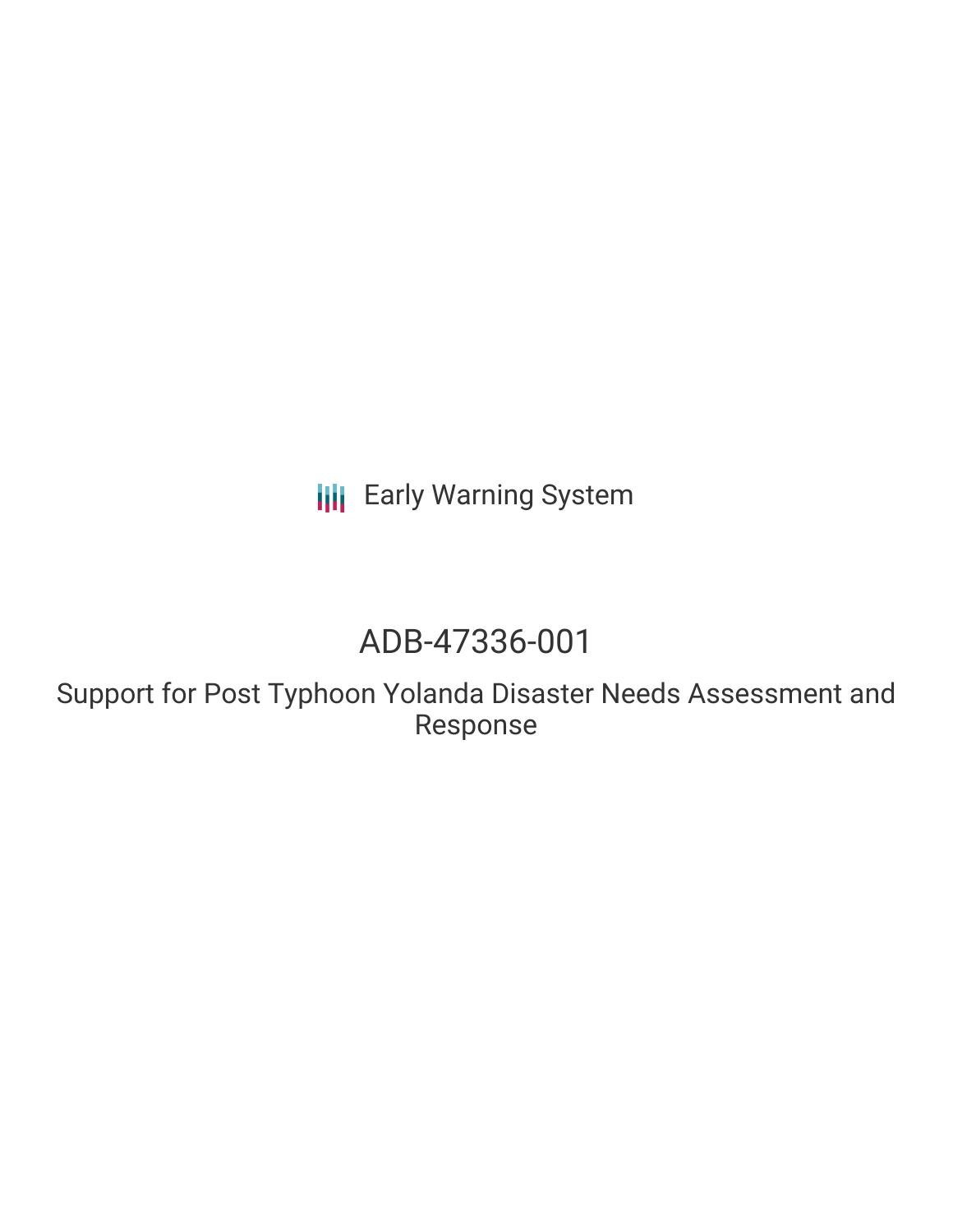

### Early Warning System Support for Post Typhoon Yolanda Disaster Needs Assessment and Response

#### **Quick Facts**

| <b>Countries</b>               | Philippines                   |
|--------------------------------|-------------------------------|
| <b>Specific Location</b>       | Visayas Region                |
| <b>Financial Institutions</b>  | Asian Development Bank (ADB)  |
| <b>Status</b>                  | Canceled                      |
| <b>Bank Risk Rating</b>        | U                             |
| <b>Voting Date</b>             | 2013-11-20                    |
| <b>Borrower</b>                | Government of the Philippines |
| <b>Sectors</b>                 | Law and Government            |
| <b>Investment Type(s)</b>      | <b>Advisory Services</b>      |
| <b>Investment Amount (USD)</b> | $$0.89$ million               |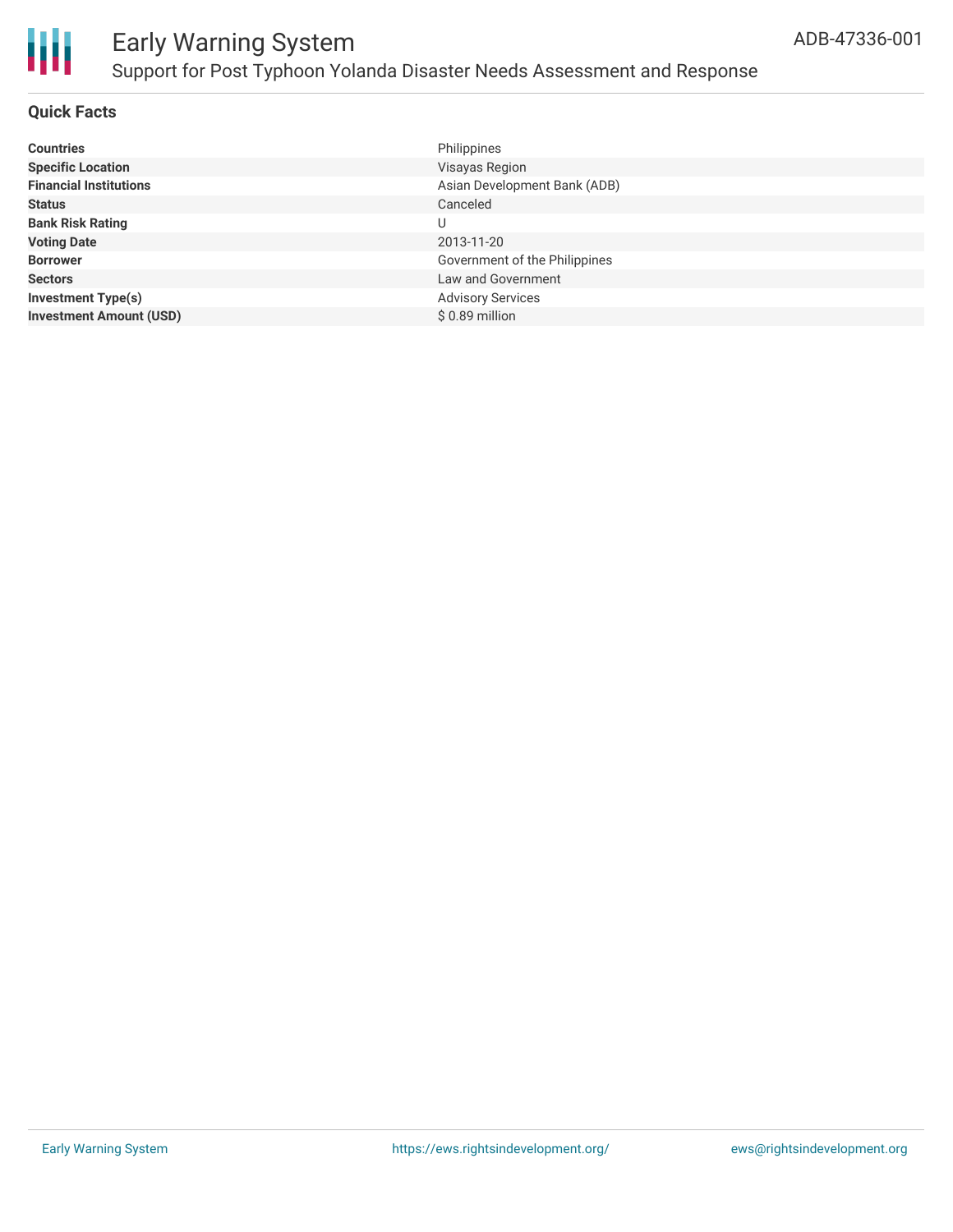

### **Project Description**

According to ADB website, In response to the serious effects of Typhoon Yolanda (international name Haiyan) in the Visayas Region, the Government of Philippines is providing immediate humanitarian and early recovery support to areas affected by the typhoon and organizing the early stages of post disaster needs assessment (PDNA) as the basis for recovery and reconstruction. ADB has established the Typhoon Yolanda Response Team to coordinate and cooperate with the Government and development partners for speedy response to Typhoon Yolanda.

The expected impact of the TA is strengthened recovery and reconstruction of areas impacted by Typhoon Yolanda. The outcome will be the PDNA to be informed by analysis and incorporated into Government recovery and reconstruction plans.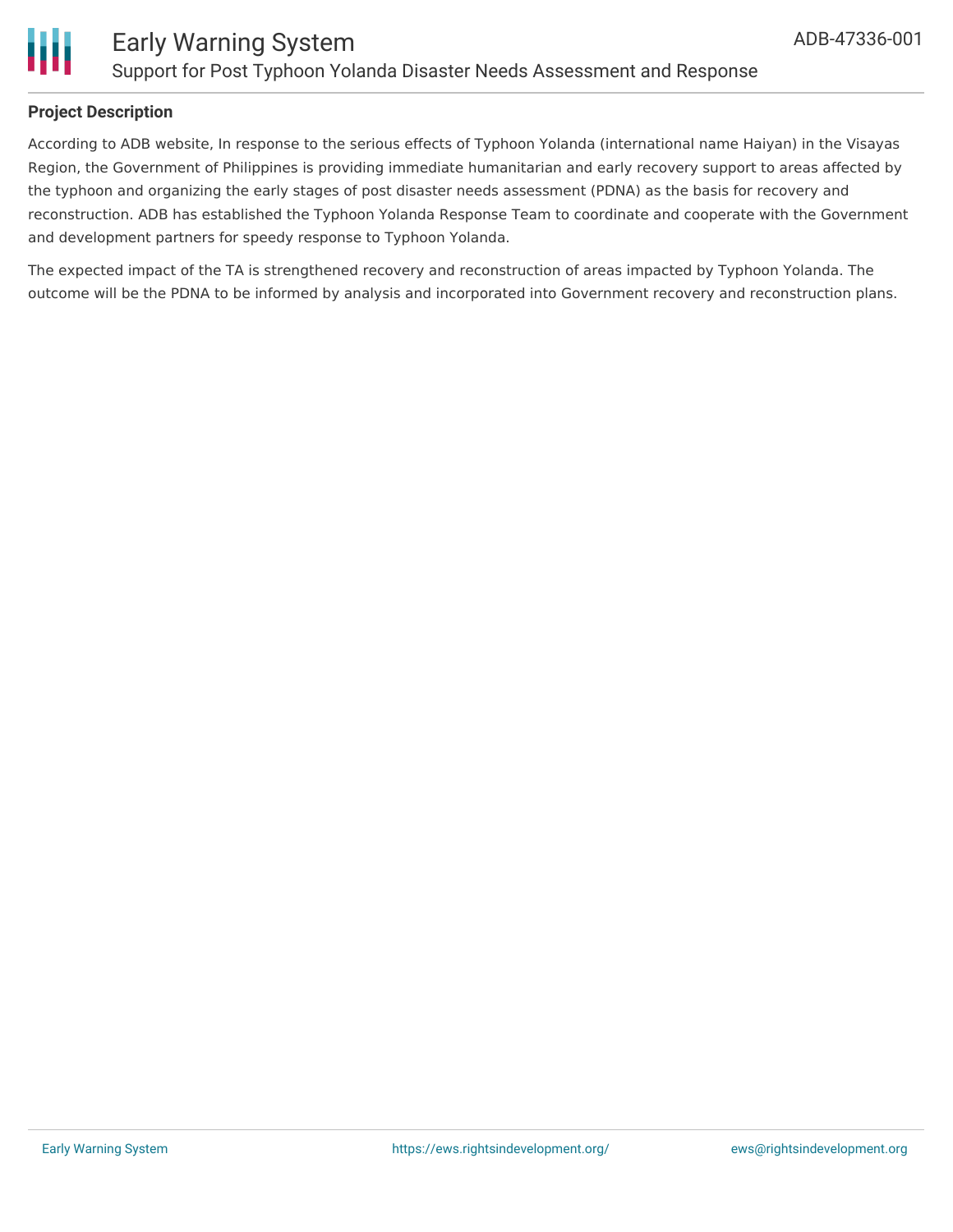

## Early Warning System Support for Post Typhoon Yolanda Disaster Needs Assessment and Response

#### **Investment Description**

Asian Development Bank (ADB)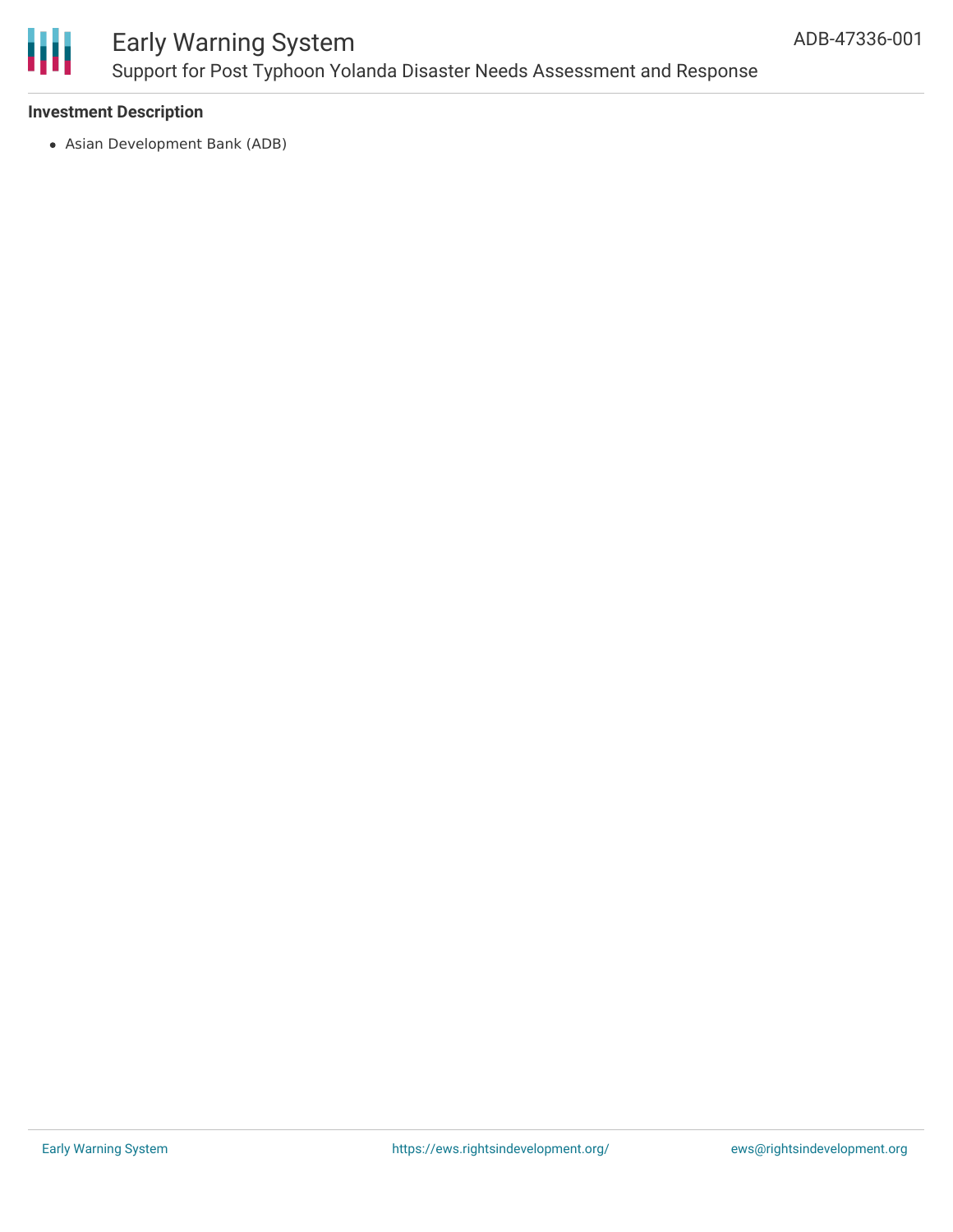

#### **Contact Information**

Project Officer: Teoh, Su Chin Southeast Asia Department, ADB No contact information provided at the time of disclosure.

#### ACCOUNTABILITY MECHANISM OF ADB

The Accountability Mechanism is an independent complaint mechanism and fact-finding body for people who believe they are likely to be, or have been, adversely affected by an Asian Development Bank-financed project. If you submit a complaint to the Accountability Mechanism, they may investigate to assess whether the Asian Development Bank is following its own policies and procedures for preventing harm to people or the environment. You can learn more about the Accountability Mechanism and how to file a complaint at: http://www.adb.org/site/accountability-mechanism/main